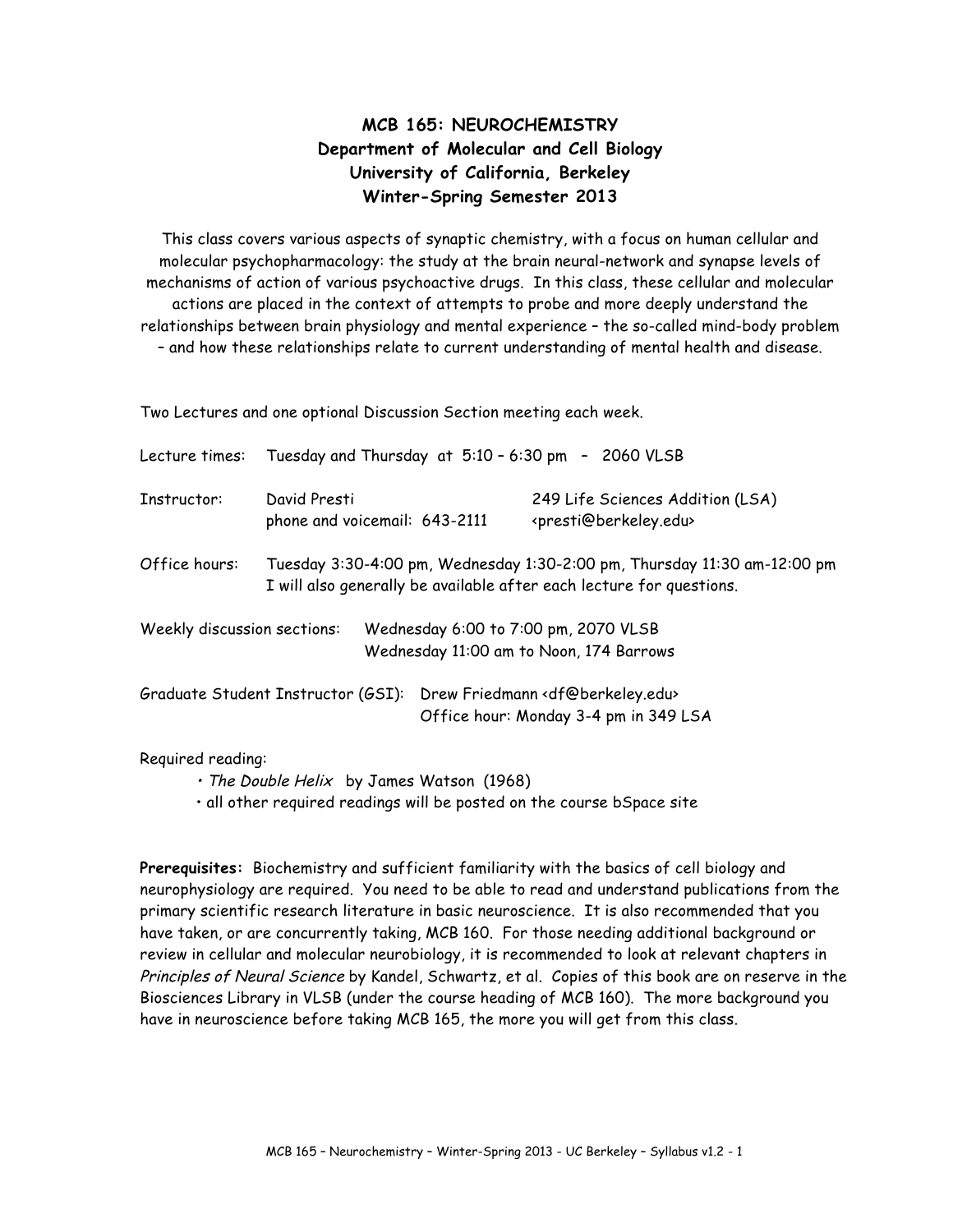**Grading:** Your grade in the class is based on exam performance (approximately 80% of your grade) and a research paper and associated homework (approximately 20%).

**Although the homework contributes only about 20% of your grade, turning in an acceptable research paper and the associated homework is required to pass the course. That is, not turning in an acceptable research paper and all of the associated homework will result in a failing grade, irrespective of how well you do on the exams. If you are taking the course P/NP, you must turn in an acceptable paper and associated homework in order to receive a passing grade. The research paper assignments are required in this way because we believe them to be an extremely important component of the learning in this class.**

Your letter grade in the course will be determined according to absolute standards of performance, which hopefully relate to your acquisition of knowledge and understanding of the material. You will not be competing against fellow students in the sense that we do not force letter grades to conform to a predetermined distribution. If everyone does extremely well, everyone could receive an "A" grade in the class. If everyone does poorly (highly unlikely), then everyone could get a low grade. Rather than devoting energy to worrying about where grade cut-offs are, if you are truly interested in this subject and in getting the most from this class, we urge you to study seriously from the beginning, do the readings, and truly make an effort to learn the material. You will be rewarded with deep knowledge and understanding of some really fascinating topics. Good grades will be a natural side effect.

In past years, the majority of students taking this class have earned "A" or a "B" grades. Thus, most students do well in this class. However, in order to do well in the class, you do have to learn a bunch of stuff. It is also easy to get a "C" or even lower grade in the class, if you don't put in sufficient effort.

**Exams:** Exams will consist of a combination of different types of questions: multiple-choice, short-answer, and essay. Each midterm exam covers the preceding portion of the course and draws from materials in the lectures and readings. The final exam is comprehensive and covers material from the entire semester. Study guides will be provided and review sessions will be conducted prior to each of the exams. There will be no surprises or trick questions. Our desire is for you to learn the material and do well on the exams.

- midterm exams will take place in 2060 VLSB at 5:10 pm, the usual class time and place
- mark your calendars now; the days and times of these exams will not be changed
- Midterm Exam I is on **Thursday February 28** at 5:10 pm
	- this exam will cover course material from lectures Jan 22 through Feb 26 and corresponding reading material posted on bSpace
	- this exam will also cover material from The Double Helix (the entire text written by James Watson)
- Midterm Exam II is on **Tuesday April 16** at 5:10 pm
	- lecture and corresponding reading material, March 5 through April 11
- Final Exam is on **Friday May 17** at 11:30 am (Exam group 18)
	- lecture and reading material for the entire semester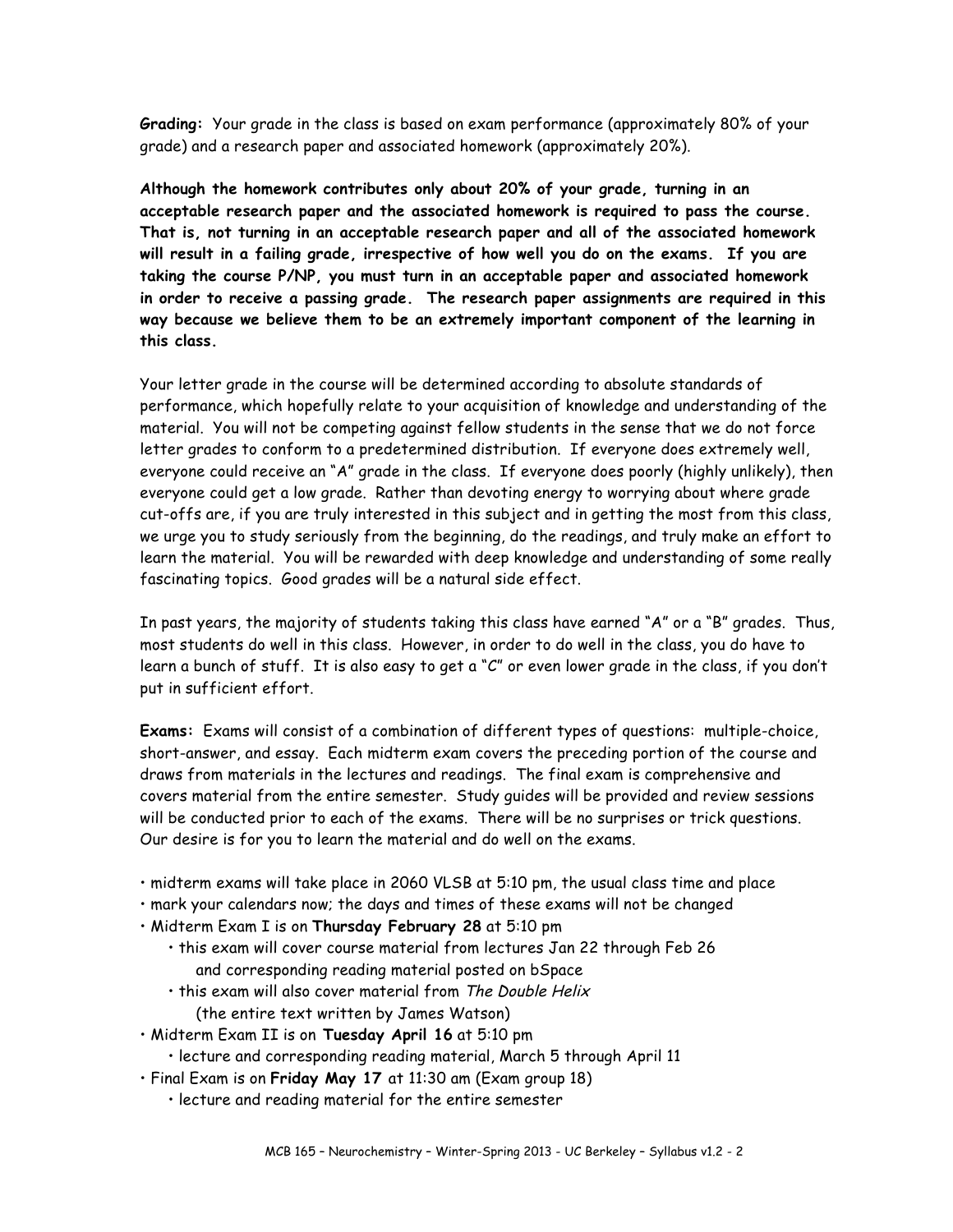- there will be no make-up exams
	- if you miss an exam, you will receive zero points for that exam
	- if you miss a midterm exam with a credible excuse (e.g., significant medical problem documented with verifiable documentation, **submitted in person to course instructor**), then your final exam will count proportionally more in determining your course grade
	- if you miss the final exam with a credible excuse, you will receive an incomplete (I) grade for the course (provided you have passing status in the class prior to the exam, otherwise grade = F); it may be necessary to wait until the next time the class is given to resolve the incomplete grade

## **Homework:**

- detailed guidelines for the research paper will be posted on bSpace
- read and follow them carefully
- the research paper will be due sometime in mid-April; the exact date will be provided shortly
- detailed instructions for the associated homework will be provided shortly
- these homework assignments will involve locating and describing reference material that you are using in researching your paper and anonymous reviewing of one another's papers – useful and enjoyable projects!
- **The quality of your research paper is likely to be greatly enhanced by working on it slowly over time, rather than frantically producing something at the last minute.**

**Collaboration and Independence:** Reviewing lecture and reading materials and studying for exams can be enjoyable and enriching things to do with fellow students. We recommend this. However, unless otherwise instructed, homework assignments are to be completed independently and materials submitted as homework should be the result of one's own independent work.

**Cheating:** A good lifetime strategy is always to act in such a way that no one would ever imagine that you would even consider cheating. Anyone caught cheating in this class will receive a failing grade in the course and will also be reported to the University Center for Student Conduct. In order to guarantee that you are not suspected of cheating, please keep your eyes on your own materials and do not converse with others during exams.

**Plagiarism:** You must be original in composing the writing assignments in this class. To copy text or ideas from another source without appropriate reference is plagiarism and will result in a failing grade for your assignment and usually further disciplinary action. For additional information on plagiarism and how to avoid it, see, for example: http://www.lib.berkeley.edu/instruct/guides/citations.html#Plagiarism http://gsi.berkeley.edu/teachingguide/misconduct/prevent-plag.html

**Academic Integrity and Ethics:** Cheating on exams and plagiarism are two common examples of dishonest, unethical behavior. Honesty and integrity are of great importance in all facets of life. They help to build a sense of self-confidence, and are key to building trust within relationships, whether personal or professional. There is no tolerance for